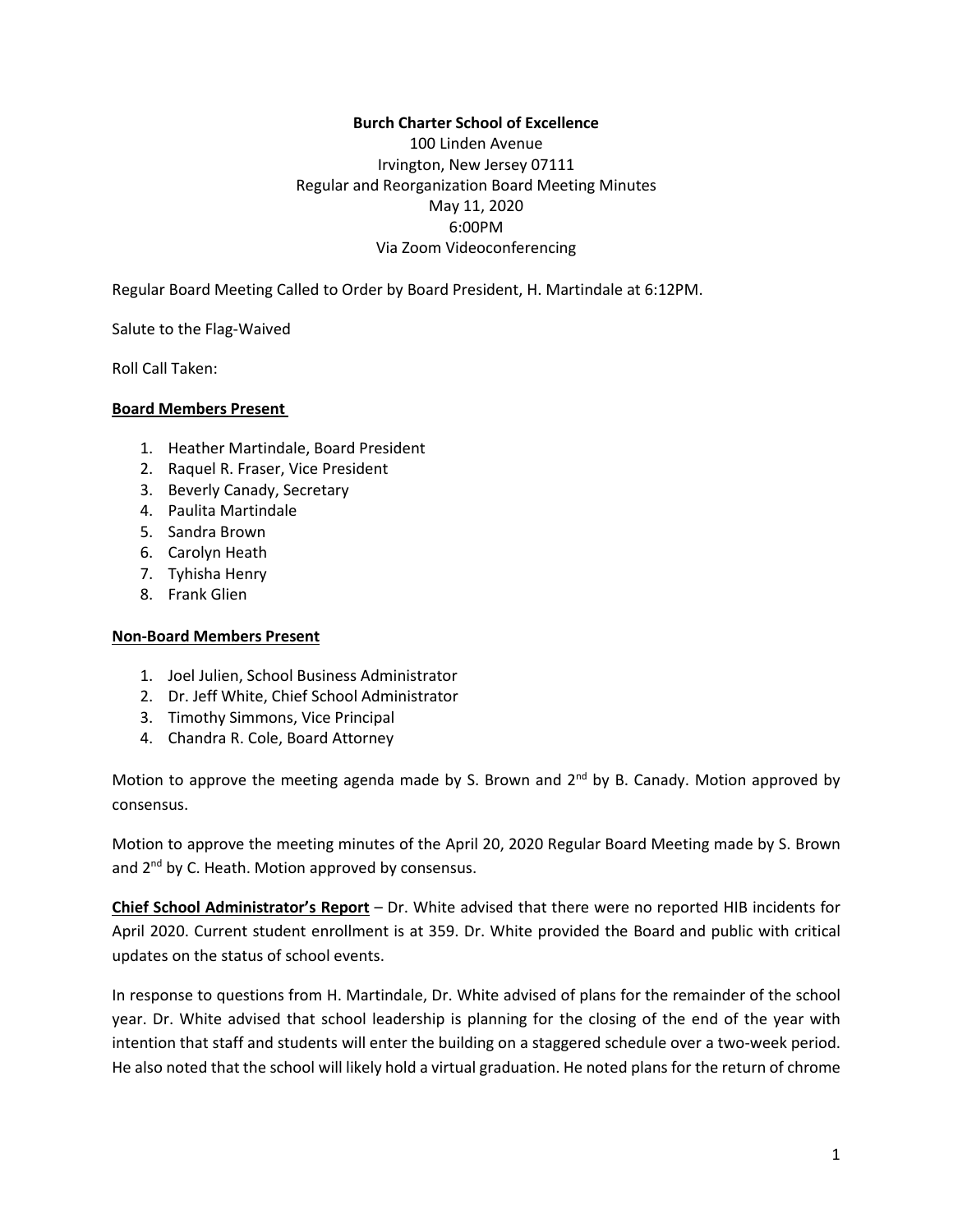books at the end of the year. Dr. White further explained that he is planning for a remote summersession, with plans to follow.

### **New Business**

**Approval of the April 2020 Treasurer's Report, Resolution No. 05112020-001**-Presented by F. Glien along with a written report that was provided to the Board. With an ending balance of \$667,857.99, Mr. Glien noted that all of the accounts have been reconciled.

**Approval of the May 2020 Bill List, Resolution No. 05112020-002—**Presented by J. Julien along with a written report that was provided to the Board. J. Julien made note of line items that were over \$1,000. J. Julien advised that the total bill list is \$134,914.43. J. Julien noted that there is a delay in the mail, as such, any outstanding invoices will be addressed during the next meeting.

**Approval ofthe April 2020 Board Secretary Report, Resolution No. 05112020-003—**Presented by J. Julien along with a written report that was provided to the Board. J. Julien noted that a financial deficit still exists of \$177,226.23. J. Julien advised that he is also awaiting confirmation of whether the purchase of the Chrome Books will be reimbursed by the State.

Motion to consolidate and approve **Resolution No. 05112020-001**, **Resolution No. 05112020-002** and Resolution No. 05112020-003 made by C. Heath and 2<sup>nd</sup> by S. Brown. Motion passed.

# **Resolutions**

# **Committee Reports**

# **1. Executive/Legal**-

**a.** Attorney Cole provided a detailed update regarding the status of the rent negotiations, including strategy sessions and reporting that will be compiled. She also notes that a meeting will be scheduled for sometime this summer for critical policy updates.

# **2. Curriculum**-N/A

**3. Building and Grounds**-Dr. White advised that panic buttons will need to be installed. He noted that a quote will be submitted to the Finance Committee.

# **4. Finance**-

**a.** Approval of **Resolution No. 05112020-004**-Resolution to approve the carryover for IDEA-Basic and IDEA-Preschool in the amounts of \$16,616 and \$1,367, respectively.

Motion to approve Resolution No. 05112020-004 made by S. Brown and 2<sup>nd</sup> by T. Stevens. Motion passed.

**b.** Approval of **Resolution No. 05112020-005**-Resolution to approve the contract with Quality Education & Development, LLC for the purchase of various networking items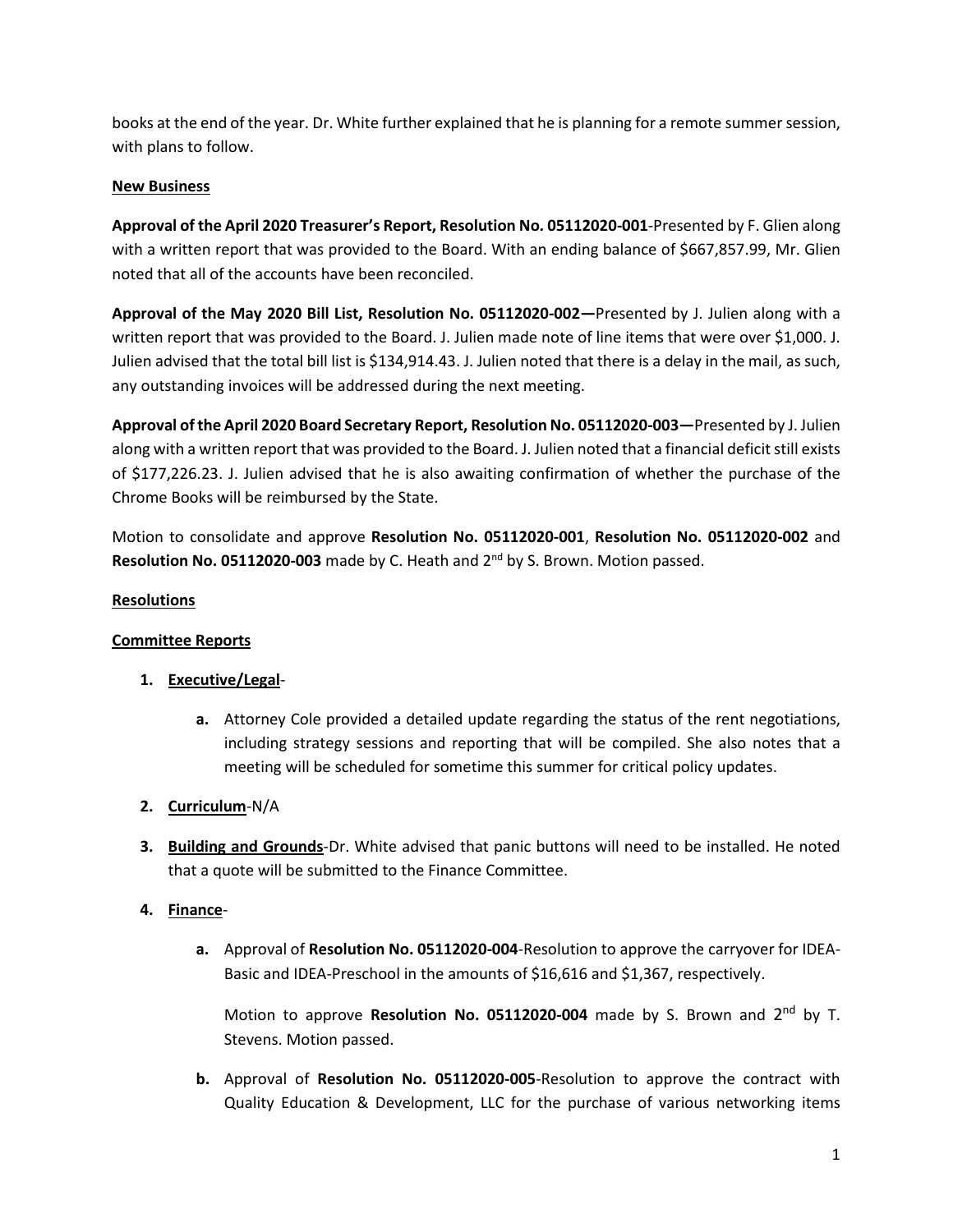(attached) with partial funding from the Schools and Libraries programs (Erate) in the amount of \$4,055.

Motion to approve Resolution No. 05112020-005 made by P. Martindale and 2<sup>nd</sup> by S. Brown. Motion passed.

### **5. Governance Report**- N/A

### **6. Other**-

**a.** Approval of **Resolution No. 05112020-006**-Resolution to approve Burch's acceptance to operate as a School-Wide Title I program for school year 2020-2021.

Motion to approve Resolution No. 05112020-006 made by P. Martindale and 2<sup>nd</sup> by R. Fraser. Motion passed.

**b.** Approval of **Resolution No. 05112020-007**-Resolution to approve Burch's revised Pandemic Crisis Plan for 2019-2020.

Motion to approve Resolution No. 05112020-007 made by P. Martindale and 2<sup>nd</sup> by S. Brown. Motion passed.

**c.** Approval of **Resolution No. 05112020-008**-Resolution to approve the Strengthening the Family Program for 2020-2021 at no cost to the District.

Motion to approve **Resolution No. 05112020-008** made by C. Heath and 2<sup>nd</sup> by S. Brown. Motion passed.

#### **Public Comments-**

- **1. Diane Larrieux-**100 Linden Avenue-PTA will have an upcoming virtual meeting. She requested that it be posted to the school website and that a text message blast also go out. The PTA is also planning a back-pack drive and a scholarship for a winning 5<sup>th</sup> grader.
- **2. Malissa Everett**-100 Linden Avenue-Wanted to know what could be done to support the students and families during the pandemic. She noted that she is very concerned for the social and emotional welfare of the students and looking for ways to support the families.
- **3. Lisa Rouse-**100 Linden Avenue-Noted that a number of her students are suffering emotionally as a result of the current crisis and asked what could be done for the community.
- **4. Ms. Dallas**-100 Linden Avenue-Spoke regarding the Strengthening Families Program and how it could possibly assist the students during this time.
- **5. Kathleen Wilson**-100 Linden Avenue-Spoke regarding the Aladdin performance as well as provided a suggestion of Friday Fun Days for the students.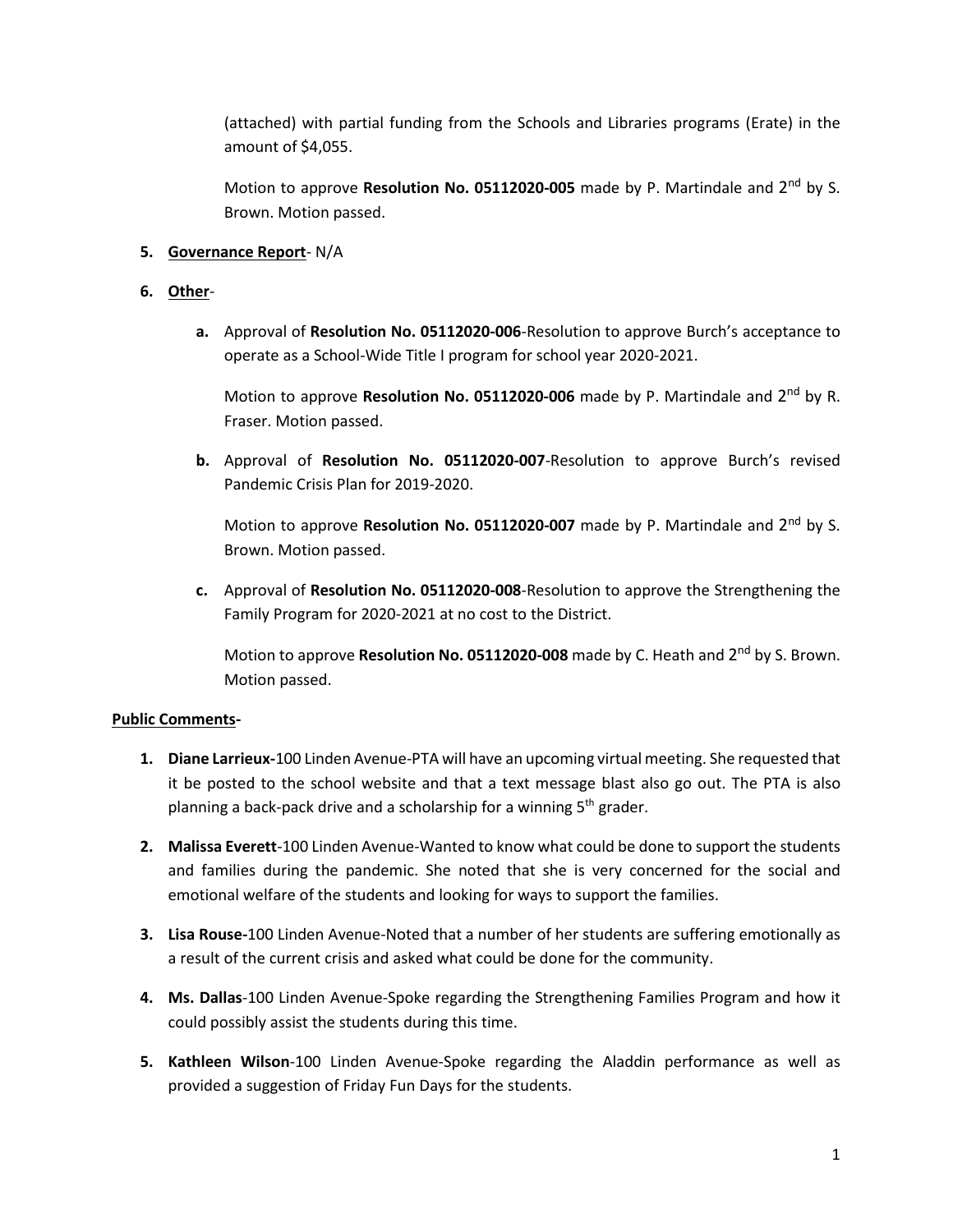- **6. Malika Fullop**-100 Linden Avenue-Advised that she received a Rice Letter and had questions regarding the abolishment of the TA position.
- **7. Ms. Holness-**100 Linden Avenue-She suggested that the school keep a running list of all the students that are affected by grief to be able to refer them to appropriate services. She also noted requirements for Strengthening Families.
- **8.** Attorney Cole and the staff engaged in a brief discussion regarding Rice Letters and recommendations for non-renewal of employment contracts by the CSA/School Leader.

**Announcement of Future Board Meeting Date**- Special Board Meeting to be held May 26, 2020 at 6:00PM. Next Regular Board meeting to be held June 8, 2020 at 6:00PM.

Motion to amend the agenda to move into the Annual Reorganization Meeting made by R. Fraser and 2<sup>nd</sup> by C. Heath. Approved by consensus. Reorganization Meeting called to order at 7:42PM.

### **Attorney Chandra Cole is presiding over the meeting**

#### **A. Nomination and Election for Board Officers**

- **1.** Attorney Cole opened the floor for nominations for President. Nomination of Heather Martindale for President made by S. Brown and 2<sup>nd</sup> by P. Martindale. 6-YES, 0-NO, 1-Abstention. The Board President is Heather Martindale. **Resolution 05112020-001R**
- **2.** President Martindale presides over the meeting and opens the floor for nominations for the office of Vice President. Nomination of R. Fraser as Vice President made by P. Martindale and 2 nd by C. Heath. 6-YES, 0-NO, 1-Abstention. The Board Vice President is R. Fraser. **Resolution 05112020-002R**
- **3.** Nomination of the Beverly Canady for Board Secretary made by P. Martindale and 2<sup>nd</sup> by C. Heath. 6-YES, 0-NO, 1-Abstention. The Board Secretary is Beverly Canady. **Resolution 05112020- 003R**

#### **B. Appoint Committee Representatives/Liaisons**

- **1. Finance Resolution-05112020-004R-**President Martindale named R. Fraser as Chairperson and named P. Martindale as Committee Member.
- **2. Personnel-Resolution 05112020-005R-**President Martindale will serve as Chairperson and named C. Heath and T. Henry as Committee Members.
- **3. Building and Grounds Resolution 05112020-006R-**President Martindale named S. Brown as Chairperson and H. Martindale as Committee Member.
- **4. New Jersey Charter School Association Representative-Resolution 05112020-007R-**President Martindale appointed T. Henry as Representative.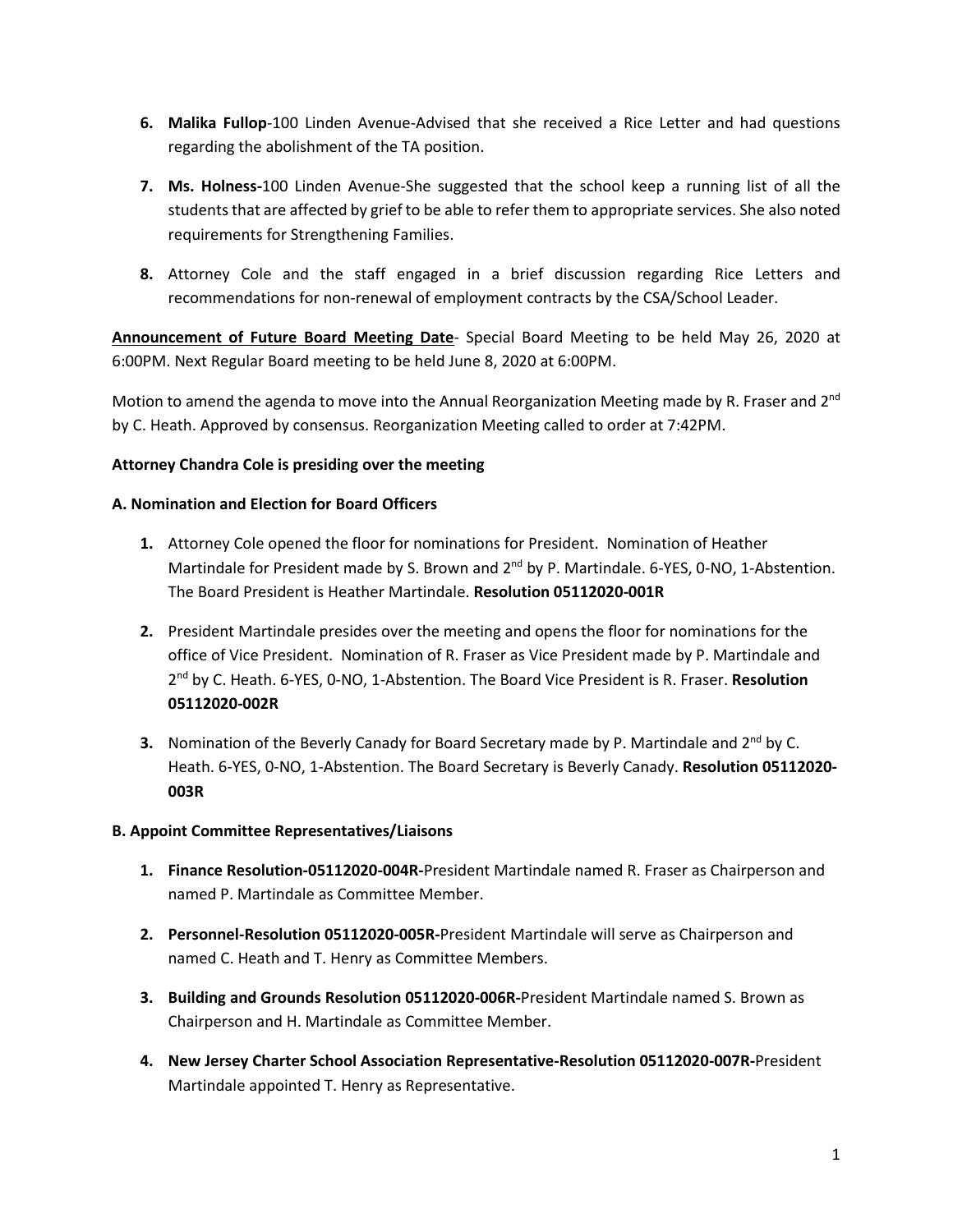- **5. New Jersey School Board Association Representative-Resolution 05112020-008R-**H. Martindale appointed C. Heath as the Representative.
- **6. Essex County School Board Association Representative-Resolution 05112020-009R-**President Martindale appointed P. Martindale as the Representative.

Motion to consolidate and approve **Resolution No. 05112020-004R** through **05112020-009R** by C. Heath and 2<sup>nd</sup> by S. Brown. Motion passed.

### **C. Board Business Reorganization**

**1.** Readoption of Board Policies, Rules, Regulations and Directives for 2020-2021-**Resolution 05112020-010R**

Motion to approve Resolution No. 05112020-010R made by P. Martindale and 2<sup>nd</sup> by S. Brown. Motion passed.

**2.** Appoint Joel Julien as the Designated Public Agency Compliance Officer (PACO) for 2020-2021 School Year-**Resolution 05112020-011R.**

Motion to approve Resolution No. 05112020-011R made by R. Fraser and 2<sup>nd</sup> by B. Canady. Motion passed.

**3.** Appoint Joel Julien as School Business Administrator/Board Corporate Secretary for 2020-2021 School Year-**Resolution 05112020-012R**

Motion to approve Resolution No. 05112020-012R by R. Fraser and 2<sup>nd</sup> by C. Heath. Motion passed.

**4.** Appoint Joel Julien as Qualified Purchasing Agent (QPA) for 2020-2021 School Year-**Resolution 05112020-013R**.

Motion to approve Resolution No. 05112020-013R by P. Martindale and 2<sup>nd</sup> by R. Fraser. Motion passed.

**5.** Approval of Bank Depositories for 2020-2021 School Year-**Resolution 05112020-014R**: Investors Bank Accounts#: 149901761, 149903460, 149903479, 149903452, 149903840, 149903444, 149903891: City National Bank #1457098.

Motion to approve **Resolution No. 05112020-014R**, as amended to reflect Industrial Bank instead of City National Bank, made by S. Brown and 2<sup>nd</sup> by C. Heath. Motion passed.

**6.** Approve Designated Bank Signatories for 2020-2021 School Year (Frank Glien and Joel Julien) **Resolution 05112020-015R**

Motion to approve **Resolution No. 05112020-015R** by B. Canady and 2 nd by C. Heath. Motion passed.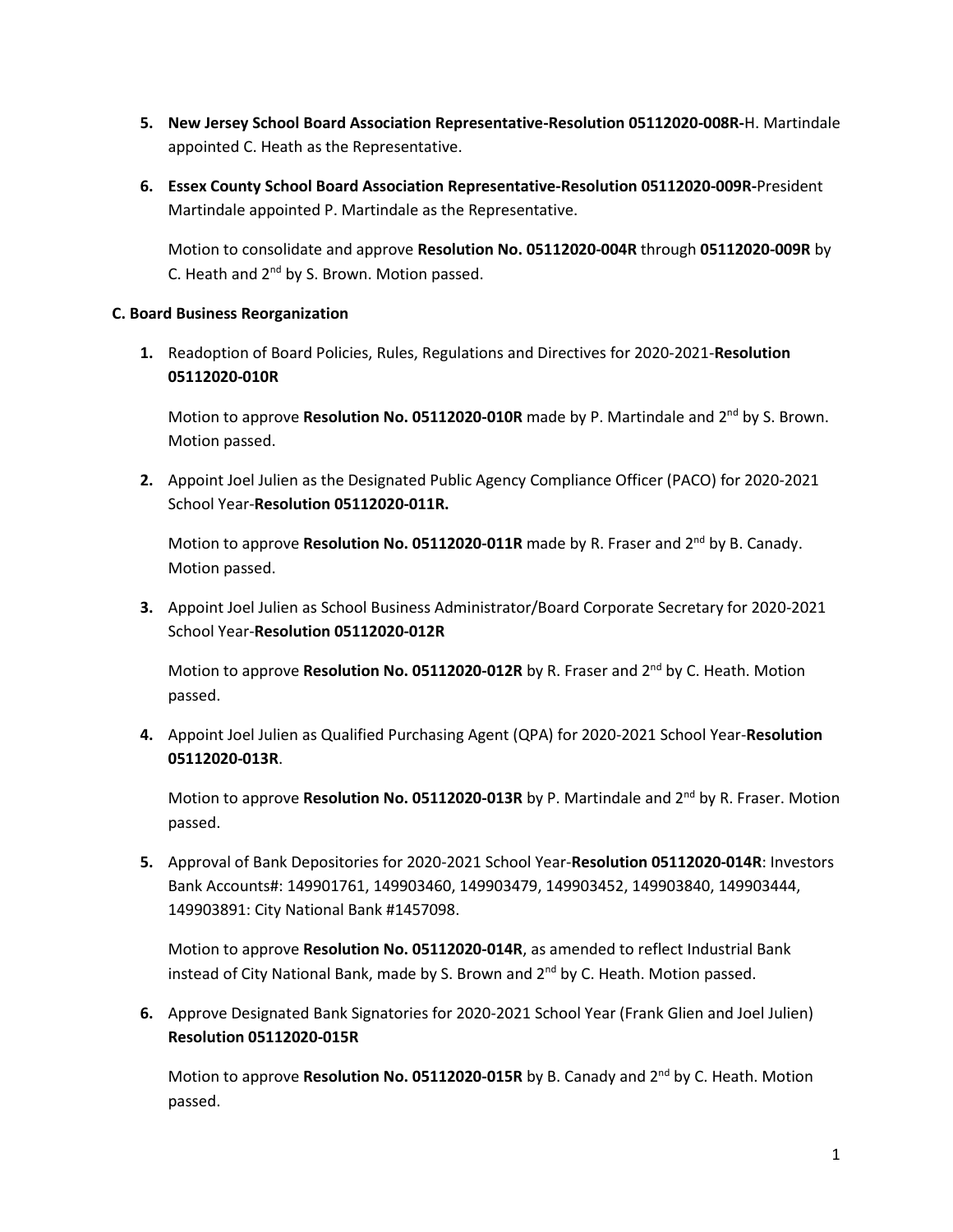**7.** Approval of Burch Affirmative Action Officer for 2020-2021 School Year- **Resolution 05112020- 016R**

Motion to table **Resolution No. 05112020-016R** by R. Fraser and 2 nd by C. Heath. Motion approved by consensus.

**8.** Appoint Frank Glien as Burch Board Treasurer of School Monies for 2020-2021 School Year-**Resolution 05112020-017R**

Motion to approve Resolution No. 05112020-017R by B. Canady and 2<sup>nd</sup> by S. Brown. Motion passed.

**9.** Approve Liability and Workers Compensation Agent-Lamb Financial Group for 2020-2021 School Year- **Resolution 05112020-018R**

Motion to approve Resolution No. 05112020-018R by C. Heath and 2<sup>nd</sup> by S. Brown. Motion passed.

**10.** Appoint Olubenga Olabintan, CPA as Burch School Accountant to Perform Financial Audit for 2020-2021 School Year at a cost of \$20,000- **Resolution 05112020-019R**

Motion to table Resolution No. 05112020-019R by B. Canady and 2<sup>nd</sup> by S. Brown. Motion approved by consensus.

**11.** Appoint Law Office of Chandra Cole as Burch Board Attorney for 2020-2021 School Year-**Resolution 05112020-020R**

Motion to approve Resolution No. 05112020-020R by P. Martindale and 2<sup>nd</sup> by S. Brown. Motion passed.

**12.** Appoint Law Office of Chandra Cole as Personnel Services Consultant for 2020-2021 School Year-**Resolution 05112020-021R**

Motion to approve Resolution No. 05112020-021R by P. Martindale and 2<sup>nd</sup> by B. Canady. Motion passed.

**13.** Approval of Burch Affirmative Action Team for the 2020-2021 School Year- **Resolution 05112020-022R**

Motion to table Resolution No. 05112020-022R by P. Martindale and 2<sup>nd</sup> by B. Canady. Motion approved by consensus.

Motion made by S. Brown and  $2^{nd}$  by B. Canady to adjourn the reorganization meeting at 8:31PM. Approved by consensus.

Motion to adjourn Public Session made by P. Martindale and 2<sup>nd</sup> by C. Heath. Motion approved by consensus. Public Session adjourned at 8:33PM.